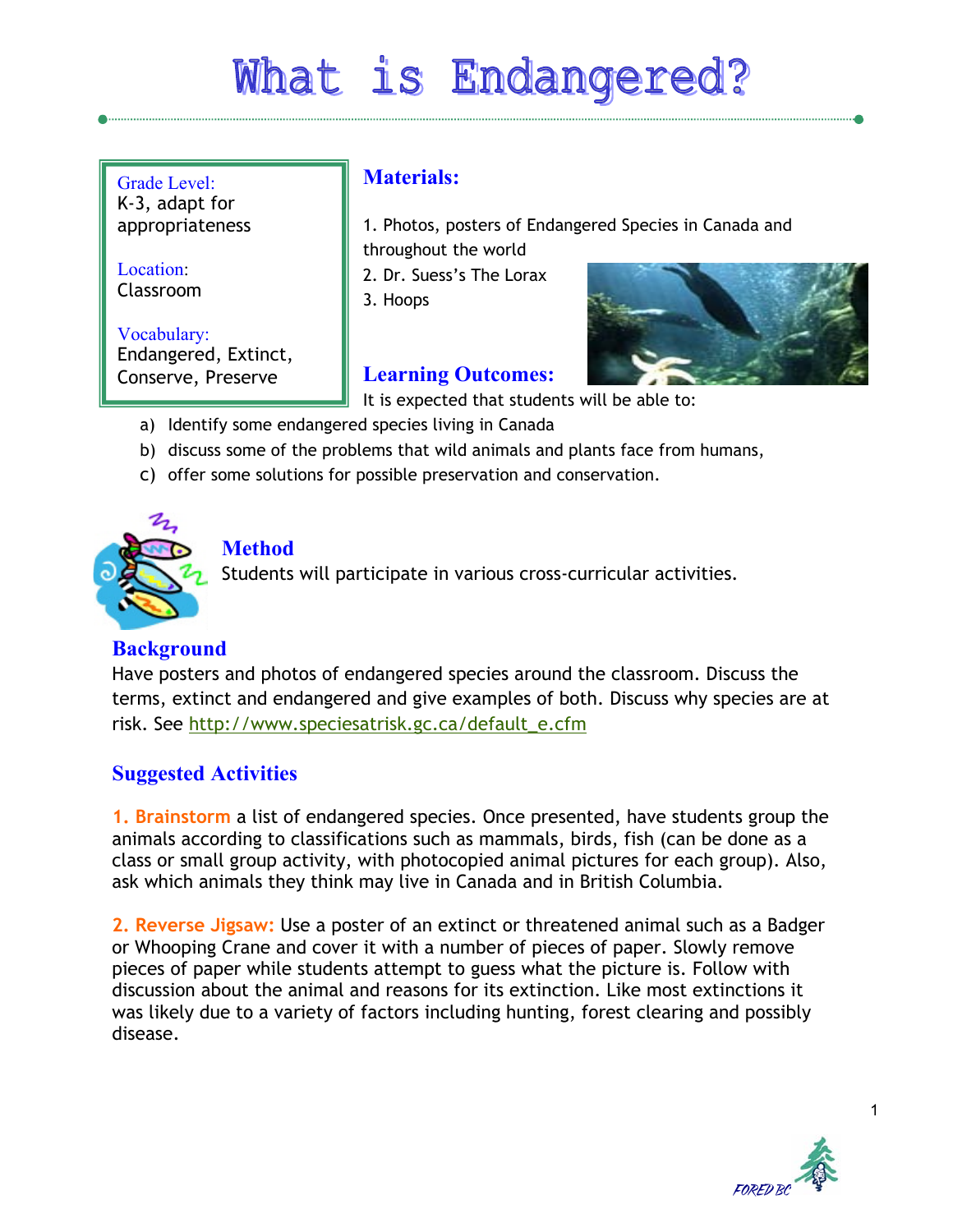**3. Who Am I?** A few students at a time take turns having an endangered animal name tag (or picture) stuck onto a headband which is then placed on their head. In turn they attempt to guess what animal it is by asking questions, eg Is it a mammal, does it have feathers? A 'yes' answer gives them the opportunity to ask another question. A



'no' answer results in the next person having a turn. The first person to guess their animal wins. Continue until all students have had a turn to guess an animal.

**4. The Lorax** - The Dr Seuss book The Lorax is in most primary school libraries. The animals in the story leave their habitats for a number of reasons including habitat destruction and pollution. One possible solution is provided at the completion of the story. Have the students develop a list other solutions.

**5. Game: Disappearing Islands** - Place ten hoops on the ground. All are close together apart from one

some distance away. These will represent habitats while the students will be the animals that live in them. The task is for the animals to move safely from one habitat to another as animals need to move to find food, partners or escape fire. On the call of change have the children move to a different habitat.

Once they find moving is easy, introduce a student as a feral animal such as a cat or fox. When they are asked to change, the feral is able to tag any other animal outside a habitat. Once tagged, the eaten animal then becomes a cat or fox. Ensure that only one animal is eaten per call of change. As the game progresses, the number of animals decreases as the number of ferals increases. Question the children about the strategies they are using. Very quickly they realise that habitats close together are a safer way to move. After several calls of change ask the students for strategies to combat the problem, eg remove feral animals, create more habitats. Incorporate these into the game.

**6. Game: Tree for Me** - This is a game based on musical chairs that focuses on the importance of participating in habitat conservation. Children are in groups of three. Two people face each other and join



hands to represent a tree. The third person is a hollow dwelling animal. When the leader calls 'change', all animals must change trees.

The woodcutter is introduced to cut down some of the trees which in turn go to the woodpile. This leaves some of the animals without trees. On the call of change animals scramble for remaining trees. The game can continue until there are no trees left. Issues and variations:

At a relevant stage, make shelter boxes from timber in the woodpile.

Introduce feral animals to further disrupt the natural ecology.

Have students consider what the wood is being used for and how they participate albeit unknowingly in the cycle.

Introduce possible solutions - conserving old and establishing new habitats, the concept of reuse, reduce, recycle.

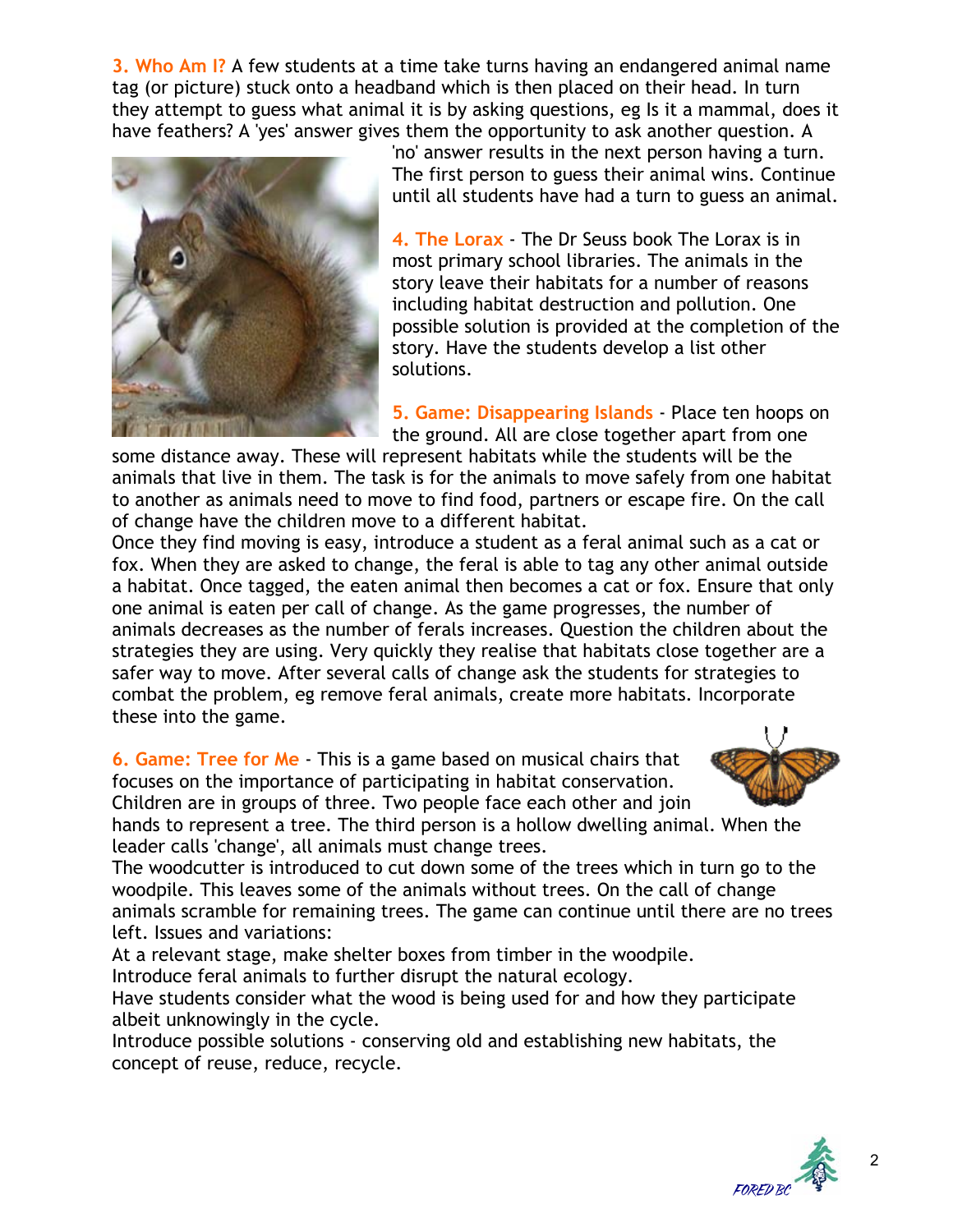**7. Donuts** - Have the whole grade form an inner and an outer circle. An outside and an inside person face each other. In turns they complete the statement you read to them, eg Three endangered animals are... After they have both had an opportunity to complete the statement, the outside person moves to the next person on their left.

Another statement is then addressed. Following statements could be: Some of the reasons animals become endangered are...

I can help endangered animals by... At the completion of the activity students have the opportunity to process the information, develop lists of information gained and strategies to implement.

**8. What is the Question?** - Rather than start

with a question start with an answer. For

example, the answer is: Southern Right Whale. Students develop five questions linked to the answer.

#### **9. Organising an Excursion**

Involve your students in the organisation of an excursion to a national park, zoo or wildlife sanctuary by having them assist with: establishing dates and travel times calculating costs gaining permission from school council drafting information letters to parents developing equipment lists estimating travel times

**10. The Egg Experiment** - To give students some understanding of how fragile some species are and what their needs may be, students are given an egg to look after for one week. They are expected to take it everywhere with them without exception (of course they can arrange some 'eggcare' provided there is a willing provider).



**11. Ecological Pyramids** - Human pyramids are easily made using six students. The base is made of three children resting on their hands and knees with shoulders touching and facing in the same direction. Two lighter students then take up the same position only this time on top of the original three. Finally the last, and hopefully lightest person scrambles on to the top. Each layer represents different aspects of a food chain. For instance, if the

top animal is an eagle, then its food source below on the middle layer may include mice and rabbits. The bottom layer represents the food source for the middle layer. Once students have built their pyramid, suggest taking one of them out. Their resistance explains the necessity for biodiversity.

**12. Taking Action** - A chance for students to act upon what they have learnt. Ideally the motivation and ideas should be generated by the students and be age appropriate. *Action Plan*

Students can devise their own charter for helping endangered species in Canada.